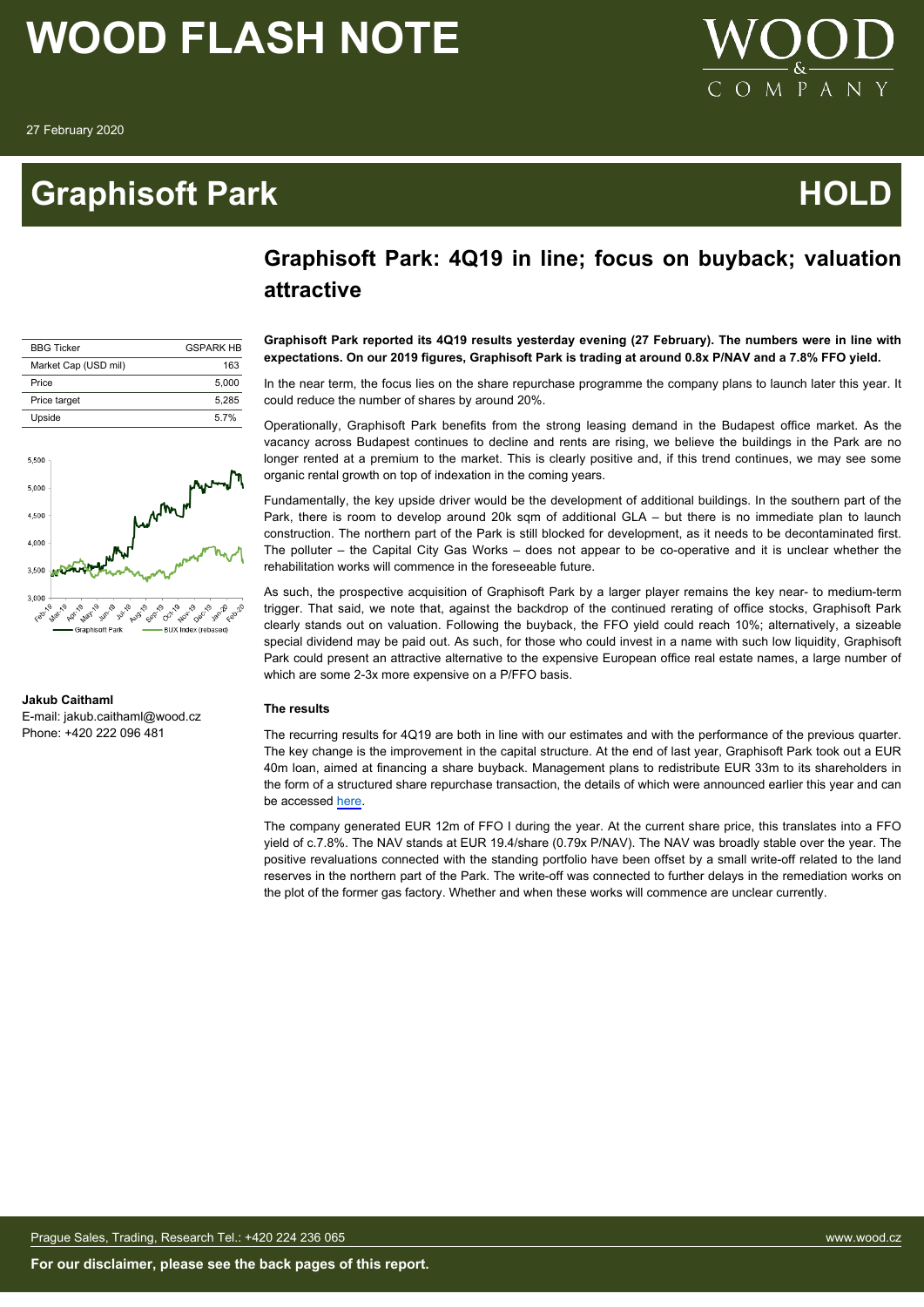

27 February 2020

### **Graphisoft Park: 4019 review**

| EUR m                                  | 4Q18   | <b>1Q19</b> | <b>2Q19</b> | 3Q19   | 4Q19   | qoq     | yoy     | <b>WOOD</b> | vs. W   |
|----------------------------------------|--------|-------------|-------------|--------|--------|---------|---------|-------------|---------|
| Rental income                          | 3.7    | 3.5         | 3.5         | 3.6    | 3.6    | 1%      | $-2%$   | 3.6         | 1%      |
| Service charge income                  | 1.4    | 1.4         | 1.3         | 1.2    | 1.5    | 25%     | 4%      | 1.2         | 25%     |
| Service charge expense                 | $-1.2$ | $-1.3$      | $-1.2$      | $-1.1$ | $-1.3$ | 21%     | 4%      | $-1.1$      | 21%     |
| Direct property related expenses       | 0.0    | 0.0         | 0.0         | 0.0    | 0.0    | $-50%$  | $-13%$  | 0.0         | $-50%$  |
| Net rental income                      | 3.9    | 3.6         | 3.6         | 3.7    | 3.8    | 3%      | $-2%$   | 3.7         | 3%      |
| Operating expenses                     | $-0.5$ | $-0.3$      | $-0.4$      | $-0.3$ | $-0.4$ | 41%     | $-27%$  | $-0.3$      | 41%     |
| Other income (expense)                 | $-0.4$ | 0.0         | 0.0         | 0.0    | 0.0    | n/a     | $-1.0x$ | 0.0         | n/a     |
| EBITDA                                 | 3.0    | 3.4         | 3.2         | 3.4    | 3.4    | 1%      | 16%     | 3.4         | 1%      |
| D&A and revaluation gains              | 1.1    | 0.0         | 0.0         | 0.0    | $-0.1$ | 15%     | $-1.1x$ | 0.0         | 15%     |
| <b>Operating profit</b>                | 4.1    | 3.3         | 3.1         | 3.4    | 3.4    | $0\%$   | $-17%$  | 3.4         | 0%      |
| Interest income                        | 0.0    | 0.0         | 0.0         | 0.0    | 0.0    | n/a     | n/a     | 0.0         | n/a     |
| Interest expense                       | $-0.3$ | $-0.3$      | $-0.3$      | $-0.3$ | $-0.3$ | $-4%$   | $-4%$   | $-0.3$      | $-4%$   |
| FX differences - realized              | 0.0    | 0.0         | $-0.1$      | 0.0    | 0.0    | $-42%$  | n/a     | 0.0         | $-42%$  |
| FX differences - not realized          | $-0.2$ | 0.0         | 0.0         | 0.0    | 0.1    | $-3.1x$ | $-1.3x$ | 0.0         | $-3.1x$ |
| PBT                                    | 3.6    | 3.0         | 2.8         | 3.0    | 3.1    | 5%      | $-12%$  | 3.0         | 5%      |
| Current income tax                     | 0.0    | 0.0         | 0.0         | 0.0    | 0.0    | 2.3x    | 63%     | 0.0         | n/a     |
| Deferred income tax                    | 0.0    | 0.0         | 0.0         | 0.0    | 0.0    | n/a     | n/a     | 0.0         | n/a     |
| Profit for the period                  | 3.6    | 3.0         | 2.8         | 3.0    | 3.1    | 4%      | $-12%$  | 3.0         | 4%      |
| <b>FFO</b> reconciliation              | 4Q18   | <b>1Q19</b> | <b>2Q19</b> | 3Q19   | 4Q19   | qoq     | yoy     | <b>WOOD</b> | vs. W   |
| Net rental income                      | 3.9    | 3.6         | 3.6         | 3.7    | 3.8    | 3%      | $-2%$   | 3.7         | 3%      |
| Operating expenses                     | $-0.5$ | $-0.3$      | $-0.4$      | $-0.3$ | $-0.4$ | 41%     | $-27%$  | $-0.3$      | 41%     |
| Other income / expense                 | $-0.4$ | 0.0         | 0.0         | 0.0    | 0.0    | n/a     | $-1.0x$ | 0.0         | n/a     |
| Net interest expense                   | $-0.3$ | $-0.3$      | $-0.3$      | $-0.3$ | $-0.3$ | $-4%$   | $-4%$   | $-0.3$      | $-4%$   |
| <b>Realized FX differences</b>         | 0.0    | 0.0         | $-0.1$      | 0.0    | 0.0    | $-42%$  | n/a     | 0.0         | n/a     |
| FFO I - pre-tax                        | 2.7    | 3.1         | 2.8         | 3.1    | 3.1    | 1%      | 17%     | 3.1         | 1%      |
| Current income tax                     | 0.0    | 0.0         | 0.0         | 0.0    | 0.0    | 2.3x    | 63%     | 0.0         | n/a     |
| <b>FFO I</b>                           | 2.6    | 3.0         | 2.8         | 3.1    | 3.1    | 1%      | 17%     | 3.1         | 0%      |
| # of shares (ex.treasury and employee) | 10.1   | 10.1        | 10.1        | 10.1   | 10.1   | 0%      | 0%      | 10.1        | 0%      |
| FFO I / sh                             | 0.26   | 0.30        | 0.28        | 0.30   | 0.31   | 1%      | 17%     | 0.31        | 0%      |
| Annualized FFO vield*                  | 6.9%   | 7.9%        | 7.3%        | 7.9%   | 8.0%   |         |         |             |         |
| NAV                                    | 190.8  | 191.1       | 189.5       | 190.9  | 195.3  | 2%      | 2%      |             |         |
| NAV/sh                                 | 18.9   | 19.0        | 18.8        | 18.9   | 19.4   | 2%      | 2%      |             |         |
| P/NAV*                                 | 0.81x  | 0.81x       | 0.82x       | 0.81x  | 0.79x  |         |         |             |         |
|                                        |        |             |             |        |        |         |         |             |         |

Source: Company data, WOOD Research: \*on the current share price

### **The guidance**

Graphisoft Park also published its forecasts for 2020E and 2021E. The company expects steady growth in rental income, driven by indexation, underpinned by the strong leasing demand across the Budapest office market. This should be partly offset by a small increase in the overhead costs, related in part to the transaction costs connected with the buyback, and due in part to general wage pressure. The key change is then the higher interest expenses, related to the new loan. Management's guidance implies that the FFO should reach EUR 11.7m and EUR 11.9m in 2020E and 2021E, respectively. This is broadly in line with the level reached in 2019. However, on a per-share basis, the result should be substantially better. If all the shareholders decide to tender their shares at the current share price, the number of shares would drop by around 20%. In such a scenario, the guidance would imply a 2020E FFO of around EUR 1.5/share, up 20% yoy. At the current share price, this would translate into a c.10% FFO yield.

## **Developments**

Fundamentally, the key driver would be developments. The company still has room to develop approximately a further 20k sqm of GLA in the southern area of the Park. According to our understanding, the plot is being inspected currently by archaeologists. That said, based on our conversations with the company, we believe there is no immediate plan to launch construction. As such, this is unlikely to affect the results in the next two-to-three years.

The northern area of the Park remains blocked for development, as it is awaiting decontamination. When and whether decontamination will be launched remain unclear.

### **The portfolio**

In line with previous quarters, rents remain at around EUR 15/sqm, and the park remains nearly fully occupied (97%).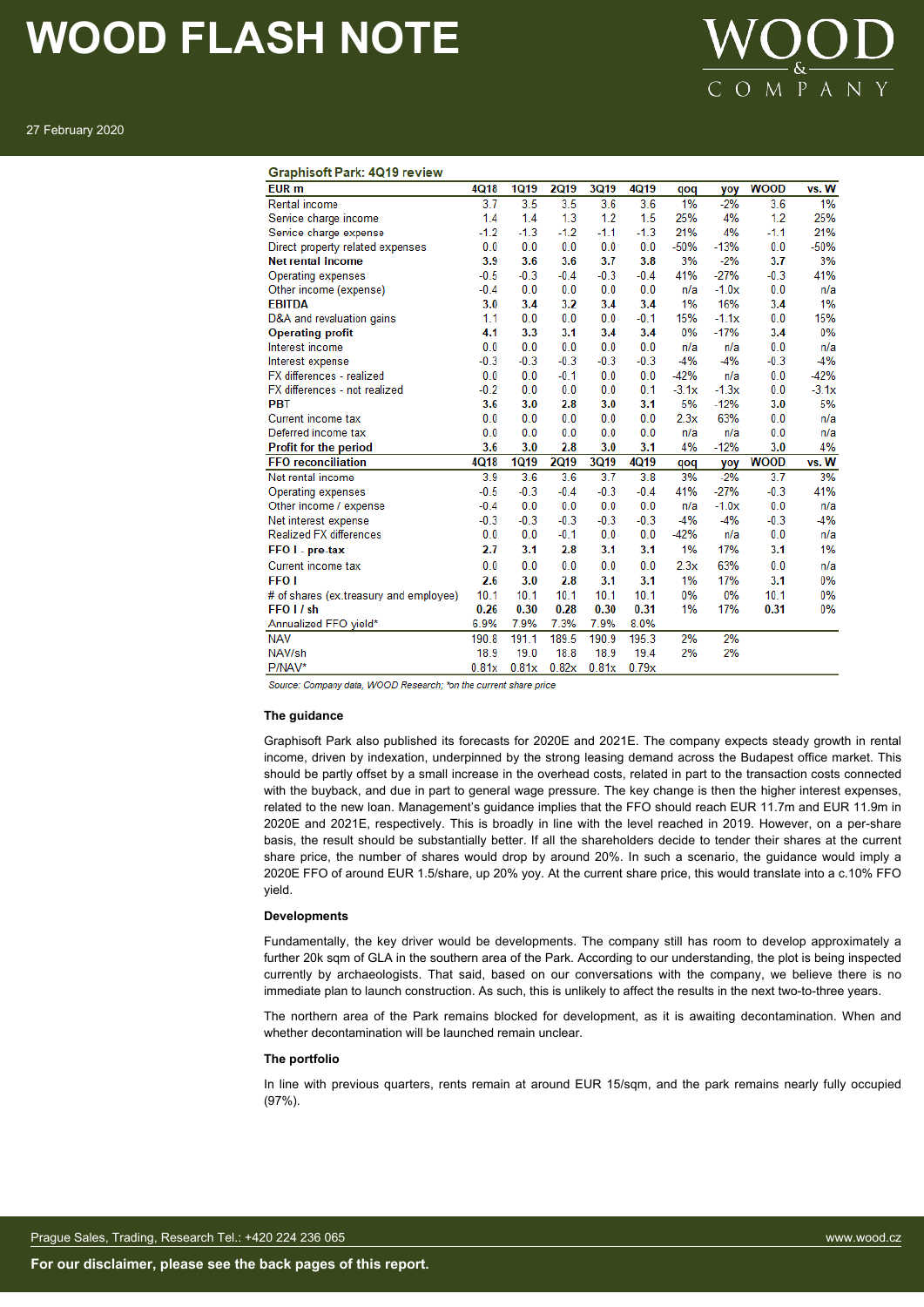

|                         | 4015   | 4016   | 4017   | 1018   | 2018   | 3018   | 4018   | 1019   | 2019   | 3019   | 4Q19   |
|-------------------------|--------|--------|--------|--------|--------|--------|--------|--------|--------|--------|--------|
| Occupancy               | 98%    | 100%   | 99%    | 99%    | 97%    | 95%    | 95%    | 96%    | 97%    | 97%    | 97%    |
| Area/GLA* (sam)         | 59 000 | 59 000 | 67.000 | 68,000 | 72.000 | 82.000 | 82 000 | 82 000 | 82 000 | 82 000 | 82.000 |
| Rental income (EUR m)   | 2.34   | 2.38   | 2.87   | 2.86   | 2.82   | 3.44   | 3.70   | 3.51   | 3.54   | 3.58   | 3.61   |
| Monthly rents (EUR/sqm) | 13.5   | 13.5   | 14.4   | 14.2   | 13.5   | 14.7   | 15.8   | 14.9   | 14.8   | 15.0   | 15.1   |

Each year, we increased the area by 6k sqm, which is the difference between the 1Q18 GLA and the 1Q18 "Area" Graphisoft Park reported previously

## **Budapest office market**

Similar to other urban hubs in CEE, the office market in Budapest is faring well and seems to be offering solid long-term potential for investment and development – especially considering the strong leasing demand, the low construction activity in the past decade, and the c.100bps yield gap vs. Prague and Warsaw.

In the aftermath of the crisis, the market was hit with a wave of completions. These new office projects, which were launched when the economy was in an upswing and tenants were fighting for the little space that was available, came to the market when the economy was contracting and companies were scaling back. Excluding the owner-occupied buildings, the vacancy in the speculative office space in Budapest was in excess of 25% at one point. Combined with the precarious political climate and the weak economy at the time (the GDP was contracting in 2012 and recorded anaemic growth of 0.5% in 2013), development activity came to a halt.

To offer a perspective: Budapest has a similar population to Warsaw (within the city limits, both have a touch less than 2m people; while, for both, the entire urban area is home to over 3m people). Between 2012-17 (inclusive), a mere 280k sqm of new office space was completed in Budapest. In Warsaw, 300k sqm of new office space was completed every year during these six years.

Since 2014-15, economic growth has picked up in Hungary, as has the demand for office space in Budapest. Attracted by the fast recovery and the low corporate tax rate, new companies started to enter the market, and existing ones began to expand. While development activity has picked up lately (around 0.3m sqm of new office space has been completed in the past two years in Budapest), supply is still not keeping up with demand.

Currently, the vacancy for the 3.6m sqm office market is around 6%, mostly located on the fringes – in the key sub-markets only around 3-5% of the space is available for rent. Companies looking to lease larger area in a single building need to pre-lease – when looking for more than a couple of hundred sqm, it is almost impossible to find available space in the existing buildings.

As a result, the rents are going up. The prime rent is quoted at around EUR 25/sqm, up from c.EUR 20/sqm during 2009-15. The average asking rent on the market is at around EUR 13/sqm per month currently, up from c.EUR 10-11/sqm some five years ago. The new buildings in the Vaci corridor, a large office district in the northern part of the city, are being leased at around EUR 15-18/sqm, based on our conversations with realtors.

### **Yields**

The prime office yield is fast approaching 5.0%, vs. 6.0% just two years ago. We see room for a further compression.

The investment market is dominated by local funds. Long-term orientated, these investors mostly buy and hold, which results in relatively limited liquidity, compared to Prague and Warsaw.

Historically, the office yield has been around 100bps higher than that in Prague. We believe that this is due mostly to the "safe haven" perception of the latter. In the past couple of years, a yield gap has also opened up relative to Warsaw. Here, we believe the key factors behind the difference include: 1) the higher liquidity in Warsaw (better transaction evidence, easier to exit); 2) the longer lease terms in Warsaw (7-10 year leases are becoming more common in the new buildings in Warsaw, while still relatively rare in Budapest); and 3) the more modern product (in Budapest, out of the existing office space, around 400-500k sqm was completed in the past eight years. Around 750k sqm was completed some 8-12 years ago. The remaining c.2.3-2.4m sqm is older than 12 years. In contrast, in Warsaw, around 2.5m sqm of new offices – nearly half of the total stock – was developed during the past 10 years).

The prime office yield – for many years, quoted at 6.0% in Budapest – is compressing fast. Currently, realtors quote 5.25%, but recent transactions in the Vaci corridor point closer to the 5.0-5.2% level. That said, if some of the beautiful historic office buildings in the prime CBD changed hands (such as the Eiffel Palace), we believe the yield would have been far south of 5.0%.

Clearly, only a handful of buildings can command these prime yields. We estimate that a 10-year old office, with a good location, in good condition, fully leased to blue-chip tenants, with a three-to-four year outstanding WAULT would most likely sell at around a 6.0-7.0%, down from c.7.0-8.0% some four-to-six years ago.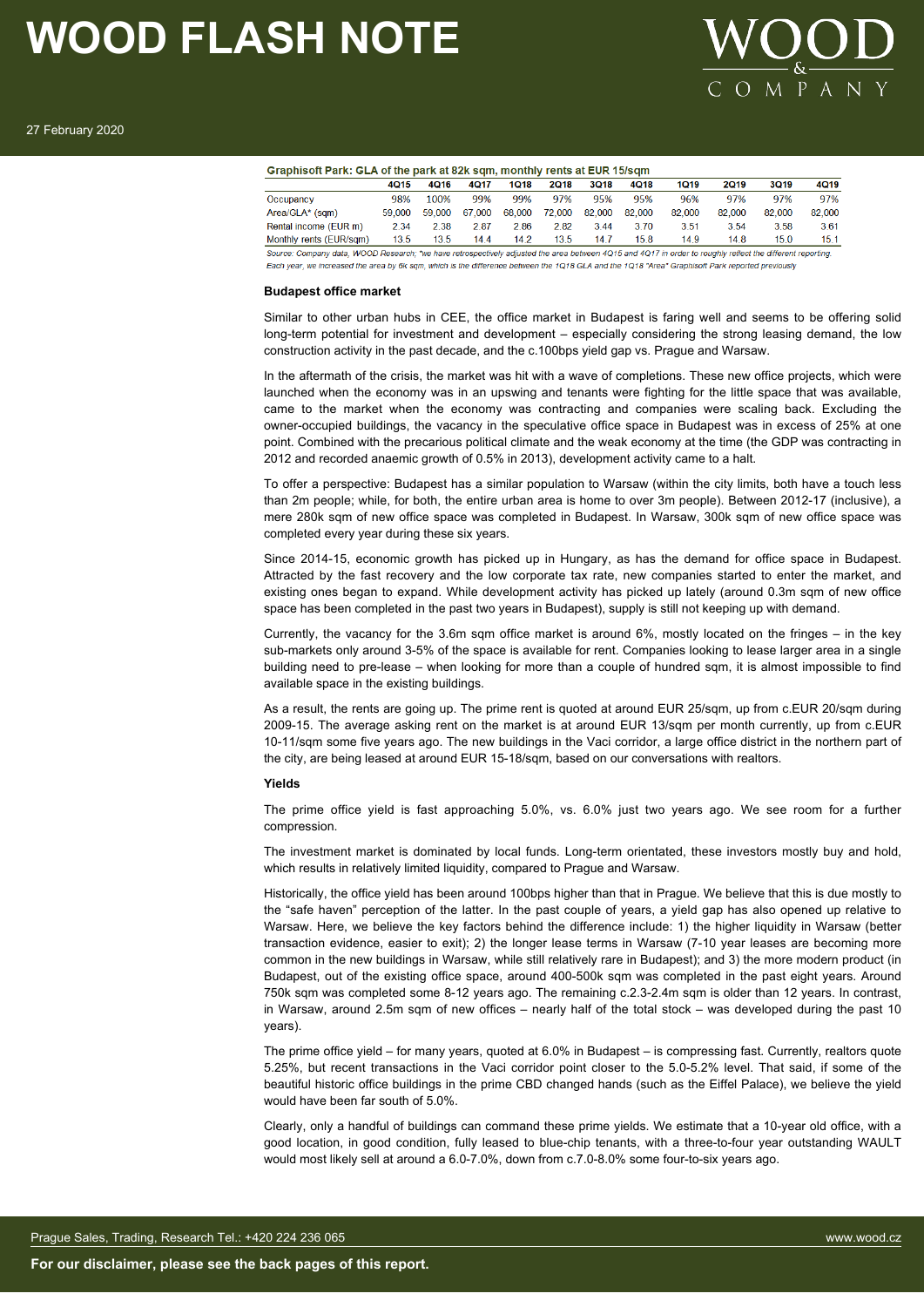

27 February 2020

| Year  | BV      | <b>BVPS</b> | Net LTV | Equity | <b>FFO</b> | <b>FFOPS</b> | <b>FFO ROE</b> | P/BV  | <b>FFO</b> | <b>DPS</b> | Div. Yield |
|-------|---------|-------------|---------|--------|------------|--------------|----------------|-------|------------|------------|------------|
|       | (EUR m) | (EUR)       |         | ratio  | (EUR m)    | (EUR)        |                |       | yield      | (EUR)      |            |
| 2016  | 24      | 2.3         | 65%     | 30%    | 7.2        | 0.71         | 31.1%          | 3.4x  | 9.0%       | 0.25       | 3.2%       |
| 2017  | 26      | 2.6         | 69%     | 25%    | 8.5        | 0.84         | 34.3%          | 4.3x  | 7.5%       | 0.30       | 2.6%       |
| 2018  | 168     | 16.6        | 28%     | 67%    | 9.9        | 0.98         | 10.2%          | 0.7x  | 9.0%       | 0.64       | 5.9%       |
| 2019E | 175     | 17.4        | 38%     | 59%    | 12.0       | 1.19         | 7.0%           | 0.88x | 7.8%       | 2.77       | 18.1%      |
| 2020E | 181     | 18.0        | 37%     | 59%    | 11.1       | 1.10         | 6.2%           | 0.85x | 7.2%       | 0.72       | 4.7%       |
| 2021E | 187     | 18.6        | 35%     | 60%    | 11.1       | 1.10         | 6.0%           | 0.8x  | 7.2%       | 0.71       | 4.6%       |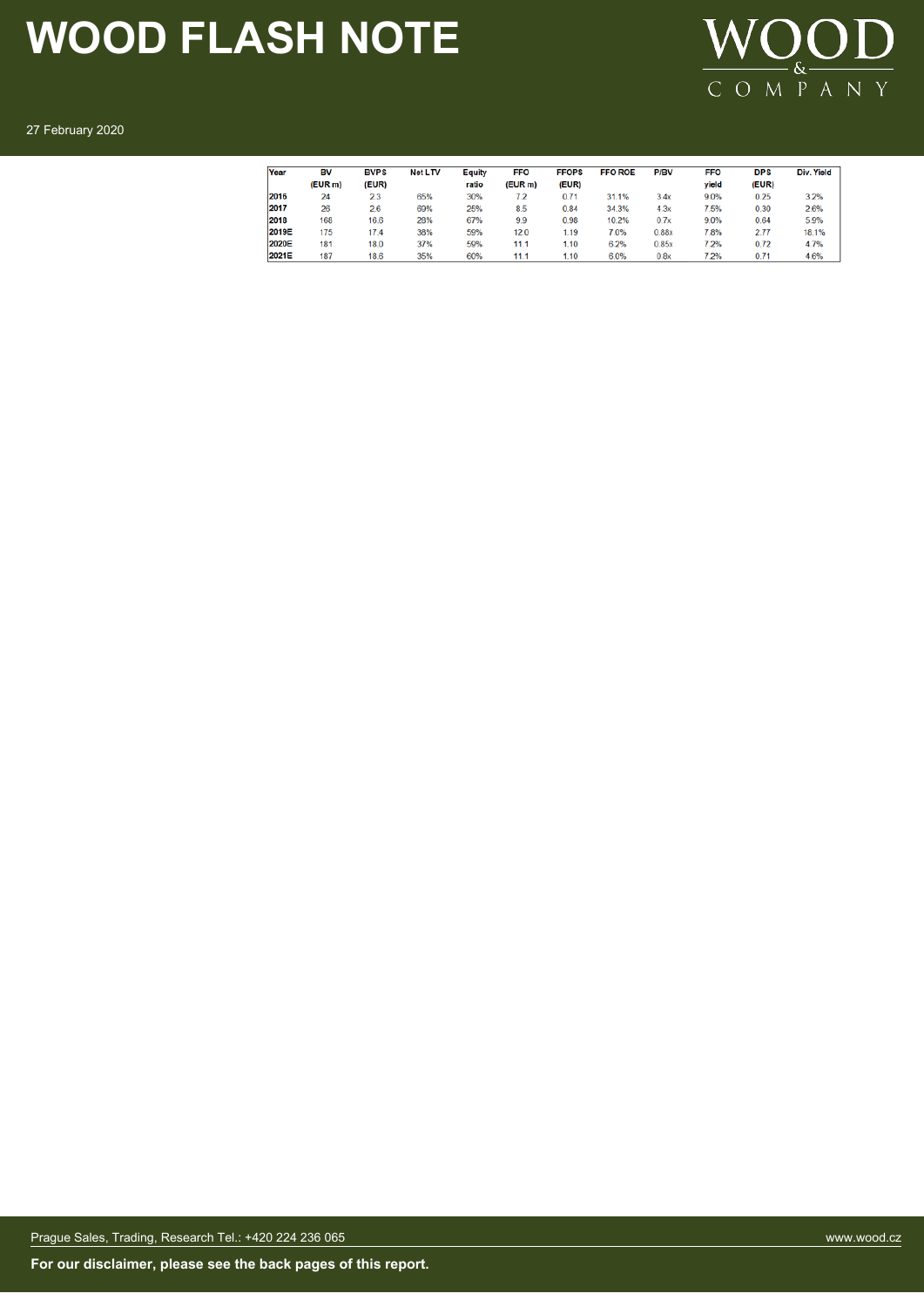

27 February 2020

## **DISCLAIMER**

## **Important Disclosures**

This investment research is published by WOOD & Company Financial Services, a.s. ("WOOD&Co") and/or one of its branches who are authorised and regulated by the Czech National Bank (CNB) as Home State regulator and in Poland by the Polish Financial Supervision Authority (KNF), in Slovakia by the National Bank of Slovakia (NBS), in Italy by the Companies and Stock Exchange Commisssion (CONSOB) and in the UK by the Financial Conduct Authority (FCA) as Host State regulators.

*This research/commentary was prepared by the assignment of Budapest Stock Exchange Ltd. (registered seat: 1054 Budapest, Szabadság tér 7. Platina torony I. ép. IV. emelet; company registration number: 01-10-044764, hereinafter: BSE) under the agreement which was concluded by and between BSE and WOOD & Company Financial Services, a.s. (registered seat: námstí Republiky 1079/1a, 110 00 Praha 1, Czech Republic; company registration number: 265 03 808, hereinafter: Investment Service Provider).*

BSE shall not be liable for the content of this research/commentary, especially for the accuracy and completeness of the information therein and for the forecasts and conclusions; the Service Provider shall be solely liabl *these. The Service Provider is entitled to all copyrights regarding this research/commentary however BSE is entitled to use and advertise/spread it but BSE shall not modify its content.*

*This research/commentary shall not be qualified as investment advice specified in Point 9 Section 4 (2) of Act No. CXXXVIII of 2007 on Investment Firms and Commodity Dealers and on the Regulations Governing their Activities. Furthermore, this document shall not be qualified as an offer or call to tenders for the purchase, sale or hold of the financial instrument(s) concerned by the research/commentary.*

This investment research was completed on 28/02/2020 at 07:15 CET and disseminated on 28/02/2020 at 08:15 CET.

| WOOD&Co's rating and price target history for Graphisoft Park in the preceeding 12-month period: |  |
|--------------------------------------------------------------------------------------------------|--|
|                                                                                                  |  |

| Date       | Rating      | Date           | $\sim$              |
|------------|-------------|----------------|---------------------|
| 12/06/2019 | <b>BUY</b>  | 12/06/2019     | 4.336<br><b>HUF</b> |
| 03/12/2019 | <b>HOLD</b> | 12/2019<br>03/ | <b>HUF 5.285</b>    |

The meanings of recommendations made in WOOD&Co's investment research are as follows:

**BUY:** The stock is expected to generate total returns of over 15% during the next 12 months as measured by the price target.

**HOLD:** The stock is expected to generate total returns of 0-15% during the next 12 months as measured by the price target.

**SELL:** The stock is expected to generate a negative total return during the next 12 months as measured by the price target.

RESTRICTED: Financial forecasts, and/or a rating and/or a price target is restricted from disclosure owing to Compliance or other regulatory/legal considerations such as a blackout period or a conflict of interest.

**NOT RATED**: Suspension of rating after 30 consecutive weekdays where the current price vis-à-vis the price target has been out of the range dictated by the current BUY/HOLD/SELL rating.

**COVERAGE IN TRANSITION**: Due to changes in the Research team, the disclosure of a stock's rating and/or price target and/or financial information are temporarily suspended.

As of the end of the last calendar quarter, the proportion of all WOOD&Co's investment research vis-à-vis the proportion of subject companies that were investment banking clients over the previous 12 months is as follows:

|                                 | <b>BUY</b> | <b>HOLD</b> | <b>SELL</b> | Restricted             | <b>NOT RATED</b> | <b>Coverage in transition</b> |
|---------------------------------|------------|-------------|-------------|------------------------|------------------|-------------------------------|
| <b>Equity Research Coverage</b> | 50%        | 44%         | ◡ /         | $\overline{a}$<br>l 7o | n.a.             | 1%                            |
| <b>IB Clients</b>               |            | 3%          | n.a.        | 4C                     | n.a.             | n.a.                          |

Any prices of financial instruments quoted in this investment research are taken as of the previous day's market close on the home market unless otherwise stated

Details of the methodologies used to determine WOOD&Co's price targets and risk assessment related to the achievement of the targets are outlined throughout the most recent substantive report/note on the subject company.

It should be assumed that the risks and valuation methodology presented in daily news or flash notes, and not changing WOOD&Co's estimates or ratings, are as set out in the most recent substantive research report/note on the subject company and can be found on our website at **[https://research.wood.com](https://research.wood.com/)**.

WOOD&Co's policy is to update investment research as it deems appropriate, based on developments in the subject company, sector or market that may have a material impact on the views or opinions stated in the investment research.

### **WOOD Research Disclosures (as of 28 February 2020)**

| Company                           | <b>Disclosures</b> | Company                      | <b>Disclosures</b> |
|-----------------------------------|--------------------|------------------------------|--------------------|
| <b>Alior Bank</b>                 | 5                  | Kazatomprom                  | 5                  |
| <b>AmRest</b>                     | 5                  | Kernel                       | 5                  |
| ANY Security Printing Company PLC | 5                  | Kety                         | 5                  |
| Banca Transilvania                | 5                  | <b>KGHM</b>                  | 5                  |
| <b>Bank Handlowy</b>              | 5                  | Kofola CS                    | 5                  |
| <b>Bank Millennium</b>            | 5                  | Komercni                     | 4.5                |
| <b>Bank of Cvorus</b>             | 4                  | Kruk                         | 5                  |
| Bogdanka                          | 5                  | I otos                       | 5                  |
| <b>BRD</b>                        | 5                  | LPP                          | 5                  |
| <b>Bucharest Stock Exchange</b>   | 5                  | mBank                        | 5                  |
| Santander Bank Polska             | 5                  | MedLife                      | 4                  |
| CCC                               | ś                  | <b>MONETA Money Bank</b>     | 5                  |
| <b>CD Projekt</b>                 | 5                  | <b>NLB Group</b>             | 1, 2, 3            |
| <b>CEZ</b>                        | 5                  | <b>02 Czech Republic</b>     | 1, 2, 4, 5         |
| Ciech                             | 5                  | <b>OMV Petrom</b>            | 5                  |
| CME                               | 5                  | Orange PL                    | 5                  |
| <b>Cyfrowy Polsat</b>             | 5                  | Pekan                        | 4, 5               |
| Dino                              | 5                  | <b>PGE</b>                   | 5                  |
| <b>DO&amp;CO</b>                  | 5                  | <b>PGNiG</b>                 | 5                  |
| Electrica                         | 5                  | <b>Philip Morris CR</b>      | 5                  |
| Enea                              | 5                  | PKN Orlen                    | 5                  |
| Energa                            | 5                  | PKO BP                       | 4,5                |
| <b>Erste Group Bank</b>           | 5                  | <b>PKP Cargo</b>             | 5                  |
| Eurobank                          | 4                  | <b>Purcari Wineries</b>      | 1.2.3.4            |
| <b>Eurocash</b>                   | 4, 5               | <b>PZU</b>                   | 4, 5               |
| Fortuna                           | 5                  | Romgaz                       | 5                  |
| <b>Fondul Proprietatea</b>        | 4.5                | Santander Bank Polska        | 5                  |
| Getin Noble Bank                  | 5                  | Siauliu Bankas               | 1.4                |
| <b>Graphisoft Park</b>            | 5                  | Tauron                       | 5                  |
| <b>GTC</b>                        | 5                  | <b>Ten Square Games</b>      | 1, 2, 3            |
| <b>ING BSK</b>                    | 5                  | Transelectrica               | 5                  |
| <b>Inter Cars</b>                 | 5                  | Transgaz                     | 5                  |
| <b>JSW</b>                        | 5                  | <b>Warsaw Stock Exchange</b> | 5                  |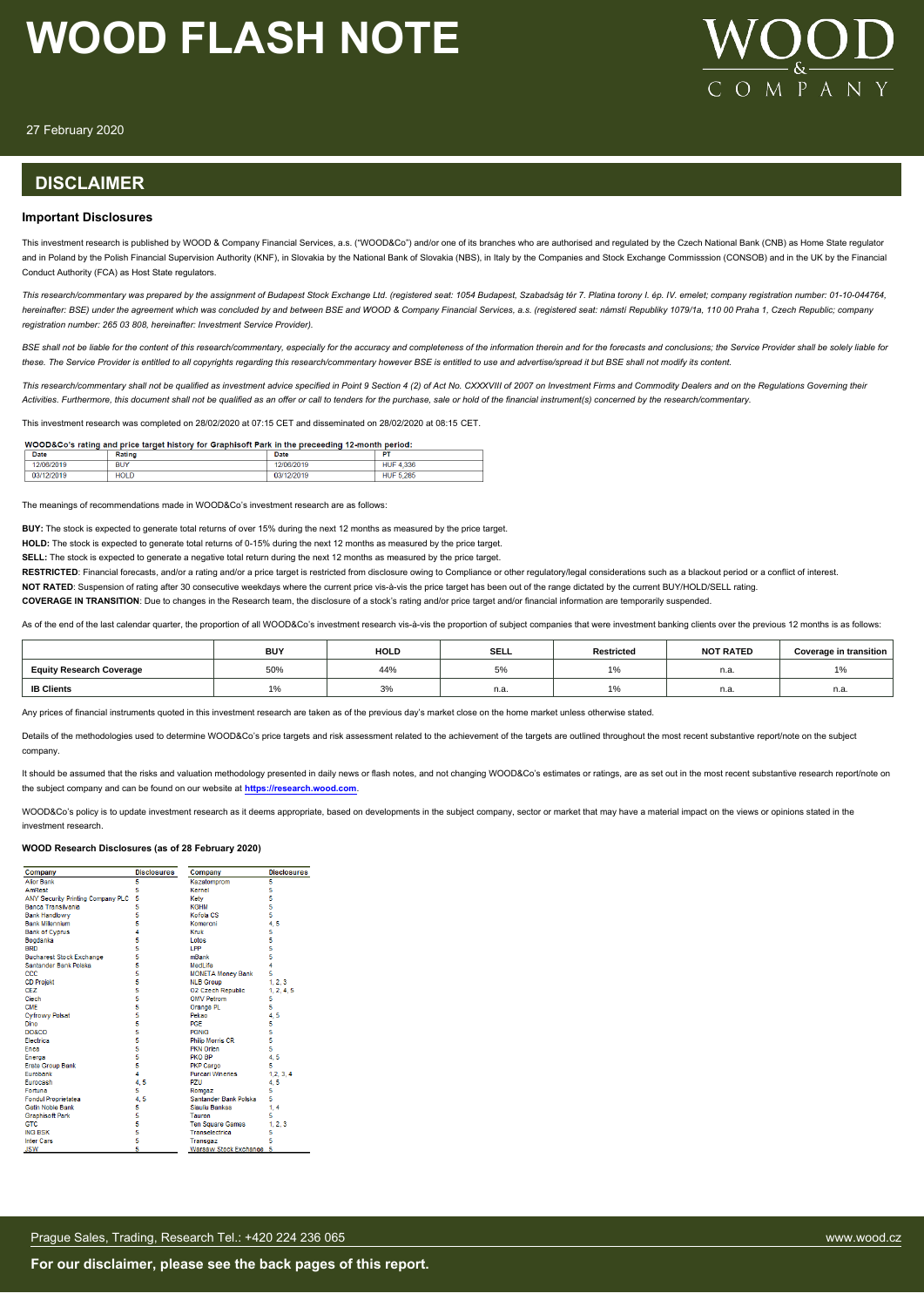

### 27 February 2020

### **Description**

- The company currently is, or in the past 12 months was, a client of WOOD & Co or any of its affiliates for the provision of corporate finance/investment banking services.
- 2 In the past 12 months, WOOD & Co or any of its affiliates have received compensation for corporate finance/investment banking services from the company
- 3 In the past 12 months, WOOD & Co or any of its affiliates have been lead manager or co-lead manager of a publicly disclosed offer of the company's financial instruments.
- 4 In the past 12 months, WOOD & Co or any of its affiliates have acted as broker to the company
- 5 WOOD & Co or any of its affiliates are market maker(s) or liquidity provider(s) in relation to financial instruments of the company.
- 6 In the past 12 months, WOOD & Co or any of its affiliates have provided to the company any services set out in Sections A and B or Annex I to the Directive 2014/65/EU of the European Parliament and of the
- Council, other than services listed under points 1, 3, 4 or 5 above, or received compensation for such services from the company. The authoring analyst or any individual involved in the preparation of this investment research have purchased/received shares in the company prior to a public offering of those shares; and the price at which they were acquired along with the date of acquisition are disclosed above.
- 8 The authoring analyst or any individual involved in the preparation of this investment research has a direct ownership position in securities issued by the company.
- 9 A partner, director, officer, employee or agent of WOOD & Co and its affiliates, or a member of this/her household, is an officer, or director, or serves as an advisor or board member of the company.
- 10 WOOD & Co or its affiliates hold a net long or short position exceeding the threshold of 0,5% of the total issued share capital of the company, calculated in accordance with Artcle3 of Regulation (EU) No 236/2012 and with Chapters III and IV of Commission Delegated Regulation (EU) No 918/2012.
- 11 The company owns more than 5% of the total issued share capital in WOOD & Co or any of its affiliates.

The authoring analysts who are responsible for the preparation of this investment research have received (or will receive) compensation based upon (among other factors) the overall profits of WOOD&Co, which includes corporate finance/investment banking, sales and trading and principal trading revenues. However, such authoring analysts have not received, and will not receive, compensation that is directly based upon or linked to one or more specific activities, or to recommendations contained in the investment research. One factor in equity research analyst compensation is arranging corporate access events/meetings een institutional clients and the management teams of covered companies (with the company management being more likely to participate when the analyst has a positive view of the company).

WOOD&Co and its affiliates may have a corporate finance/investment banking or other relationship with the company that is the subject of this investment research and may trade in any of the designated investments mentioned herein either for their own account or the accounts of their clients, in good faith or in the normal course of market making. Accordingly, WOOD&Co or their affiliates, principals or employees (other than the authoring analyst(s) who prepared this investment research) may at any time have a long or short position in any such designated investments, related designated investments or in options, futures or other derivative instruments based thereon.

WOOD&Co manages conflicts of interest arising as a result of preparation and publication of research through its use of internal databases, notifications by the relevant employees and Chinese Walls as monitored by Compliance. For further details, please see our website at **https://www.wood.cz/mifid-information/**.

The information contained in this investment research has been compiled by WOOD&Co from sources believed to be reliable, but (with the exception of the information about WOOD&Co) no representation or warranty, express or implied, is made by WOOD&Co, its affiliates or any other person as to its fairness, accuracy, completeness or correctness. WOOD&Co has not independently verified the facts, assumptions, and estimates contained herein. All estimates, opinions and other information contained in this investment research constitute WOOD&Co' judgement as of the date of this investment research, are subject to change without notice and are provided in good faith but without legal responsibility or liability.

WOOD&Co salespeople, traders, and other professionals may provide oral or written market commentary or trading strategies to our clients and our proprietary trading desk that reflect opinions that are contrary to the opinions expressed in this investment research. WOOD&Co's affiliates, proprietary trading desk and investing businesses may make investment decisions that are inconsistent with the recommendations or views expressed in this investment research.

This investment research is provided for information purposes only and does not constitute or form part of an offer or invitation or solicitation to engage in investment activity or to buy or sell any designated investments discussed herein in any jurisdiction. As a result, the designated investments discussed in this investment research may not be eligible for offer or sale in some jurisdictions. This investment research is not, and under no circumstances should be construed as, a solicitation to act as a securities broker or dealer in any jurisdiction by any person or company that is not legally permitted to carry on the business of a securities broker or dealer in that jurisdiction.

This investment research is prepared for general circulation to WOOD&Co's clients and does not have regard to the investment objectives, financial situation or particular needs of any particular person. Investors should consider this report as only a single factor in making their investment decision and obtain advice based on their own individual circumstances before making an investment decision. To the fullest extent permitted by law, none of WOOD&Co, its affiliates or any other person accepts any liability whatsoever for any direct or consequential loss arising from or in connection with the use of this investment research.

### **For United Kingdom or European Residents:**

This investment research is only for persons who are eligible counterparties or professional clients within the meaning of Directive 2014/65/EU of the European Parliament and of the Cpinsil of 15 May 2014 on markets in financial instruments and amending Directive 2002/92/EC and Directive 2011/61/EU and is exempt from the general restrictions in section 21 of the Financial Services and Markets Act 2000 (or any analogous legislation) on the communication of invitations or inducements to engage in investment activity on the grounds that it is being distributed in the United Kingdom only to persons of a kind described in Article 19(5) (Investment Professionals) and 49(2) (High Net Worth companies, unincorporated associations etc) of the Financial Services and Markets Act 2000 (Financial Promotion) Order 2005 (as amended). It is not intended to be distributed or passed on, directly or indirectly, to any other class of persons. This material is not for distribution in the United Kingdom or Europe to retail clients, as defined under the rules of the Financial Conduct Authority.

#### **For United States Residents:**

This investment research distributed in the United States by WOOD&Co, and in certain instances by Brasil Plural Securities LLC ("Brasil Plural"), a U.S registered broker dealer, only to "major U.S. institutional investors", as defined under Rule 15a-6 promulgated under the U.S. Securities Exchange Act of 1934, as amended, and as interpreted by the staff of the U.S. Securities and Exchange Commission ("SEC"). This investment research is not intended for use by any person or entity that is not a major U.S institutional investor. If you have received a copy of this research and are not a major U.S institutional investor, you are instructed not to read, rely on or reproduce the contents hereof, and to destroy this research or return it to WOOD&Co or to Brasil Plural. Analyst(s) preparing this report are employees of WOOD&Co who are resident outside the United States and are not associated persons or employees of any U.S. registered broker-dealer. Therefore the analyst(s) are not be subject to Rule 2711 of the Financial Industry Regulatory Authority ("FINRA") or to Regulation AC adopted by SEC which, among other things, restrict communications with a subject company, public appearances and personal trading in securities by a research analyst. Any major U.S Institutional investor wishing to effect transactions in any securities referred to herein or options thereon should do so by contacting a representative of Brasil Plural. Brasil Plural is a broker-dealer registered with the SEC and a member of FINRA and the Securities Investor Protection Corporation. Its address is 545 Madison Avenue, 8th Floor, New York, NY 10022 and its telephone number is 212-388-5613. WOOD&Co is not affiliated with Brasil Plural or any other U.S registered broker-dealer.